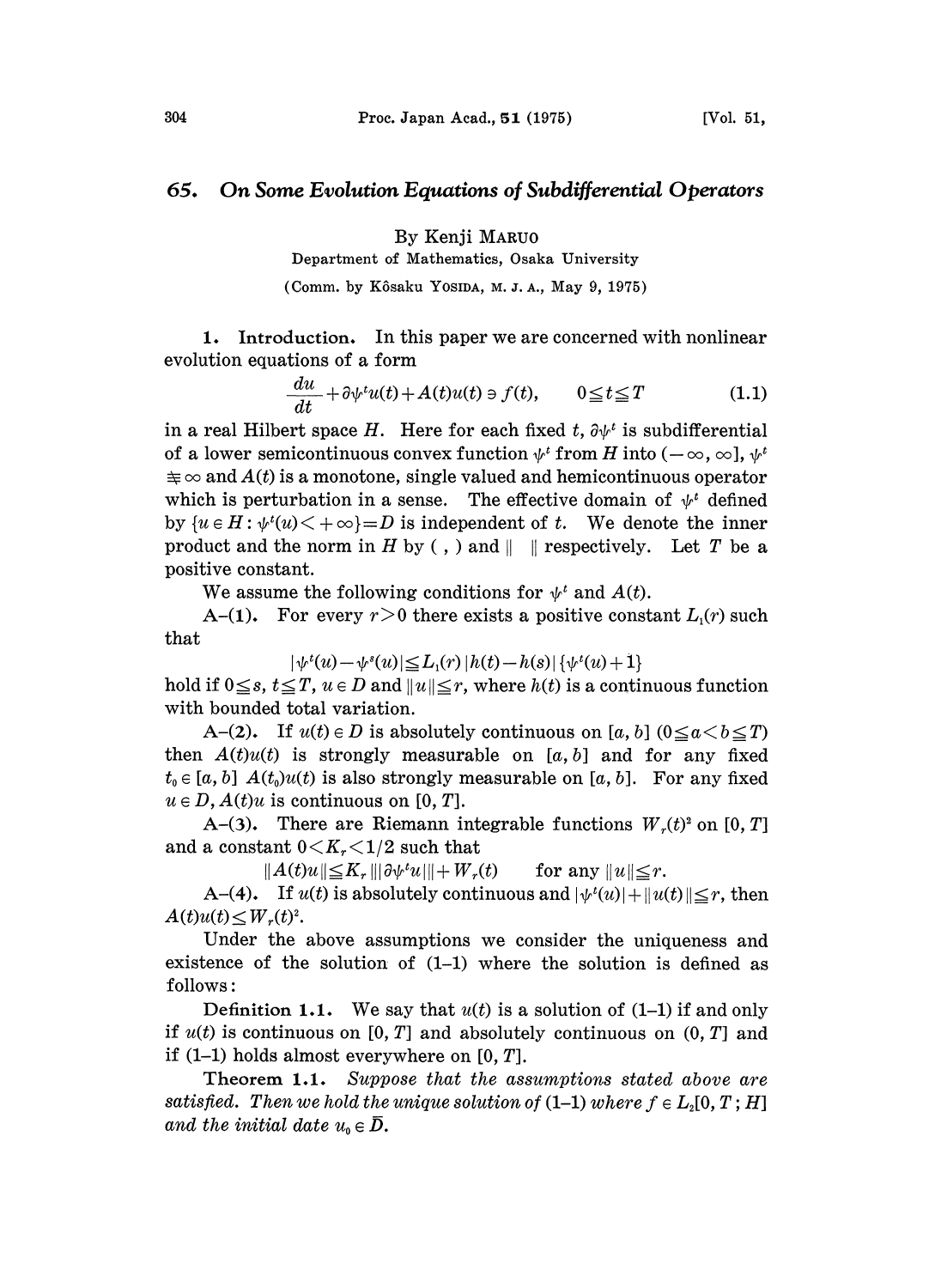Remark 1.1. The continuity assumption  $A-(1)$  is weaker than those of J. Watanabe [3] and H. Attouch and A. Damlamian [1].

2. The outline of the proof. Using  $\psi^0(a) \geq C' ||a|| + D'$  and A-(1), we get the following lemma.

**Lemma 2.1.** There exist constants  $C_1$  and  $C_2$  which are independent of  $t$  and  $\alpha$  such that

 $\psi^t(\alpha) \geq C_1 ||\alpha|| + C_2$  for any  $\alpha \in H$ .

We take a sequence  $\{t_i\}_{i=1}^n$  such that  $0 = t_0 < t_1 < \cdots < t_{n-1} < t_n = T$  $\psi^t(\alpha) \geq C_1 \|\alpha\| + C_2$  for any  $\alpha \in H$ .<br>We take a sequence  $\{t_i\}_{i=1}^n$  such that  $0 = t_0 < t_1 < \cdots < t_{n-1} < t_n = T$ <br>and  $t_i \in I$  for any  $i = 0, 2, \cdots, n$  and  $|t_i - t_{i-1}| \to 0$  as  $n \to \infty$  for any<br> $i = 1, 2, \ldots, n$  We denote by  $i=1, 2, \dots, n$ . We denote by

 $\psi_n^t(u) = \psi^{t}(u), A_n(t) = A(t_i)$ , for  $t_i \le t \le t_{i+1}$ .

We consider the following evolution equations  
\n
$$
\begin{cases}\n\frac{d}{dt}u_n^i + (\partial \psi_n^t + A_n(t))u_n^i(t) = f(t) & t_i \le t \le t_{i+1} \\
u_n^i(t_i) = u_n^{i-1}(t_i) & \text{and} \quad u_n^0(0) = u_0 \in D \quad \text{for } i = 0, 1, \\
\cdots n-1 & \text{and} \quad f(t) \in L^2[0, T : H].\n\end{cases}
$$
\n(2-1)

The solution of (2-1) is defined inductively by the solution of a operator with constant coefficients. For the sake of simplicity we write  $u_n(t)$  $=u_n^i(t)$ .

Using that  $\{u_n(t)\}\$ are the solutions of (2-1) and Lemma 1 we get the following lemma.

**Lemma 2.2.** There is a constant  $\gamma$  independent of n and t such that

$$
||u_n(t)|| \leq r.
$$

On the other hand since we get

$$
\frac{d}{dt}\psi_n^t(u_n) + \left\|\frac{d}{dt}u_n\right\|^2 = \left(f(t) - A_n(t)u_n, \frac{d}{dt}u_n\right) \quad \text{a.e.t.}
$$

from H. Brezis [2]. Since  $u_n(t)$  is a strong solution of (2-1) we see

$$
\psi_n^t(u_n(t)) + \delta \int_{t_i}^t \left\| \frac{d}{dt} u_n \right\|^2 dt \leq \psi_n^{t_i}(u_n(t_i)) + \int_{t_i}^t C_\delta(\|f\| + W_r)^2 ds \tag{2-2}
$$

from our assumption A-(3) where  $\delta$  and  $C_i$  are positive constants independent of  $n, t$  and  $t_i$ . Combining (2-2) and A-(1) we see

$$
\psi_n^{t_i}(u_n(t_{i+1})) \leq \psi_n^{t_i}(u_n(t_i)) [1 + L_1(\gamma) | h(t_{i-1}) - h(t_i)] + \int_{t_i}^{t_{i+1}} C_{\delta}(f(s) + W(t_i))^2 ds + L_1(\gamma) | h(t_{i-1}) - h(t_i)|.
$$
 (2-3)

We put

$$
K = \left\{ \int_0^T 2C_s \|f\|^2 ds + 2 \int_0^T w_r^2(t) dt + L_1(\gamma) V(h) + |\psi^0(u_0)| + 1 \right\}
$$

then from  $(2-3)$  we see

$$
|\psi_n^t(u_n(t))| \leq 3Ke^{KL_1(\gamma)V(h)} \tag{2-4}
$$

where  $V(h)$  = tolal variation of h on [0, T]. Combining  $(2-3)$  and  $(2-4)$  we get the following lemma.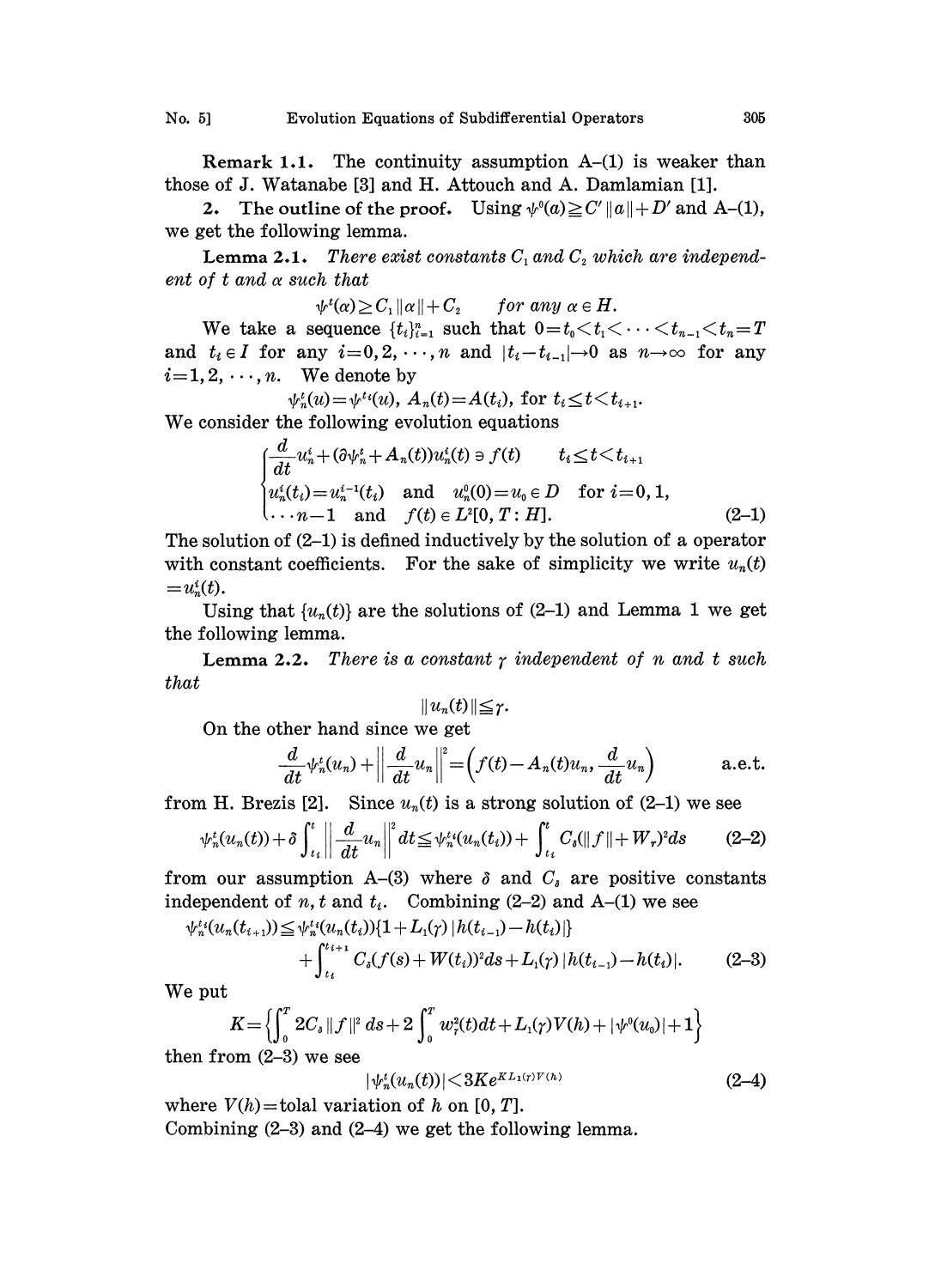306 K. MARUO [Vol. 51,

$$
|\psi_n^t(u_n(t))|+\int_0^t\left|\left|\frac{du_n}{dt}\right|\right|^s dt\leq C_3
$$

where  $C_3$  is a constant independent of n and t.

From the above lemma we know. that there exists subsequence  $\left\{\frac{d}{dt}u_{n}\right\}$  which is  $L_2$ -weakly convergent. For the sake of simplicity

we put  $u_n = u_{n_j}$ . Thus we see that  $u_n(t)$  is weak convergence to  $u(t)$ and  $u(t)$  is absolutely continuous on  $[0, T]$ . On the other hand since  $u_n(t)$  is the solution of (2-1) we find

$$
\int_0^T \psi_n^s(v(s))ds - \int_0^T \psi_n^s(u_n(s))ds
$$
  
\n
$$
\geq \int_0^T (f(s) - A_n(s)u_n(s) - \frac{d}{ds}u_n(s), v(s) - u_n(s))ds
$$
  
\n
$$
\geq \int_0^T \Big(f(s) - A_n(s)v(s) - \frac{d}{ds}v(s), v(s) - u_n(s)\Big)ds + 1/2 ||u_0 - v(0)||^2.
$$

Then

$$
\int_0^T (\psi^s(v(s)) - \psi^s(u(s)))ds
$$
  
\n
$$
\geq \int_0^T \Big(f(s) - A(s)v(s) - \frac{d}{dt}v(s), v(s) - u(s)\Big)ds + 1/2 ||u_0 + v(0)||^2.
$$

Next we put  $v(t) = pu(t) + (1-p)w(t)$  where  $w(t) \in D$  and is absolutely continuous.

Thus we obtain the following inequality

$$
\begin{aligned} \n\int_0^T (\psi^s(w(s)) - \psi^s(u(s))) ds &\leq \int_0^T \left( f(s) - A(s)u(s) - \frac{d}{dt}u(s), w(s) - u(s) \right) ds. \n\end{aligned}
$$

Next for any fixed  $\xi \in D$  and  $0 \le t_1 < t_2 \le T$  we put

$$
w(t) = \begin{cases} \n\hat{\xi} : \quad t_1 + \varepsilon \leq t \leq t_2 - \varepsilon \\ \npu(t_1) + q\xi : \quad t = pt_1 + q(t_1 + \varepsilon) \\ \nu(t) : \quad 0 \leq t \leq t_1, \ t_2 \leq t \leq T \\ \npu(t_2) + q\xi : \quad t = pt_2 + (t_2 - \varepsilon)q \n\end{cases}
$$

where  $p+q=1$   $p>0$ ,  $q>0$  and  $\varepsilon>0$ . If  $\varepsilon \rightarrow 0$  we get

$$
\int_{t_1}^{t_2} \psi^t(\xi) dt - \int_{t_1}^{t_2} \psi^t(u(t)) dt \geq \int_{t_1}^{t_2} \left( f(t) - A(t)u(t) - \frac{d}{dt} u(t), \xi - u(t) \right) dt.
$$

For any Lebesque points of  $\psi^{t}u(t)$ ,  $f(t)$   $A(t)u(t)$ ,  $\frac{d}{dt}u(t)$ , and  $u(t)$  we

know

$$
\psi^t(\xi) - \psi^t u(t) \ge \left( f(t) - A(t)u(t) - \frac{d}{dt}u(t), \xi - u(t) \right).
$$